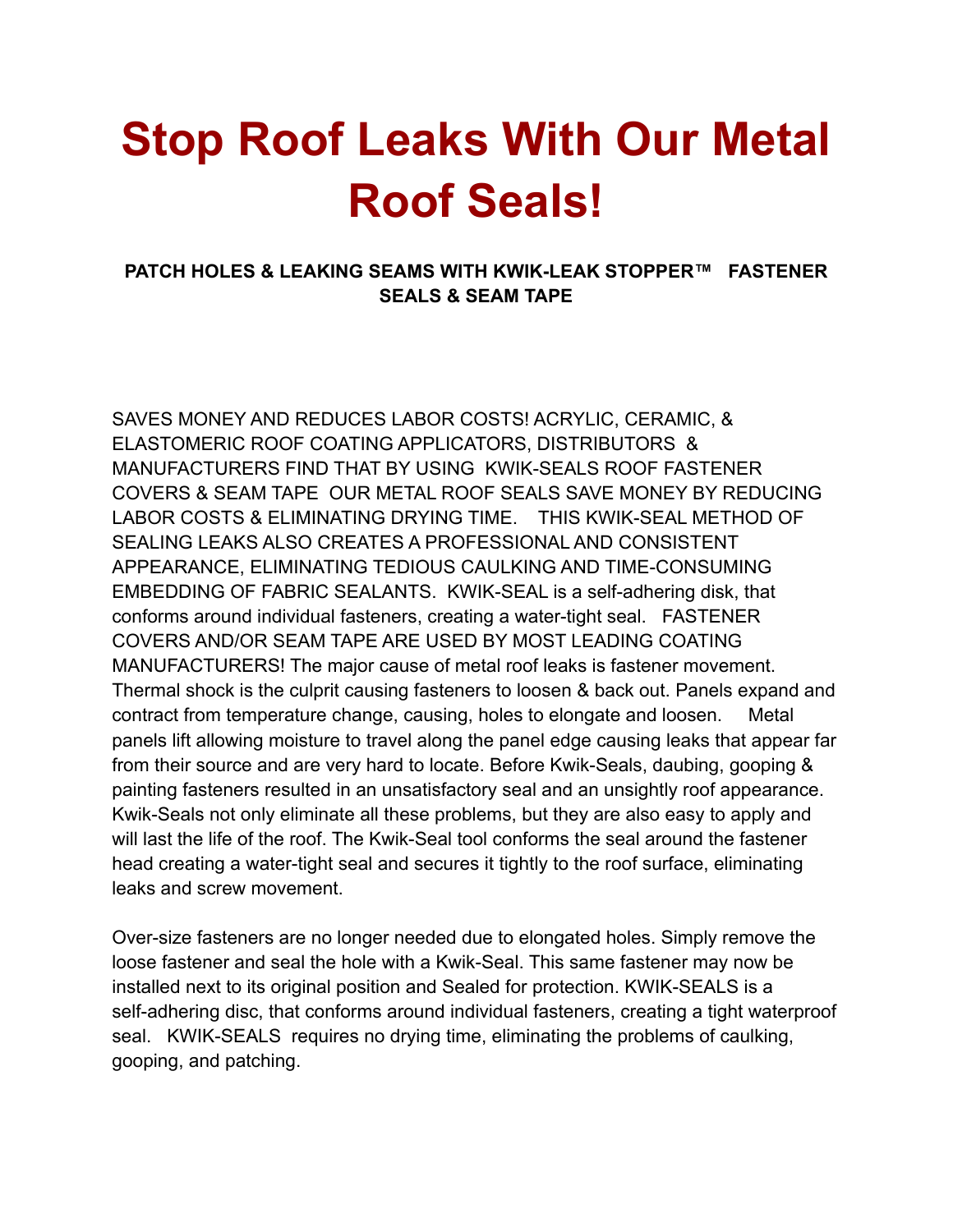# **Technical Data**

Aluminum Kwik Seals Is a self-adhering material featuring a heavy-duty protected Aluminum Polyethylene Mesh reinforced foil film surface and a highly aggressive water-resistant butyl rubber adhesive. This tough film surface provides a puncture and UV-resistant surface. The 20 mils of butyl prevent water from penetrating and seals tightly to almost any surface.

#### **APPLICATION:**

Peel off release paper backing, pinch Seal in half to determine the center, center on fastener head, flatten to the original shape, center tool, push down hard, then twist. Presto! A customized water-tight fastener Seal!

#### **Physical Properties**

Thickness 20 mils +-/5mils Tensile ASTMD412 (Psi) 75.0 Elongation ASTMD412 % 60.0 Permeance ASTM E283-83 Cfm/ft2 0.01 Puncture Resistance ASTM E164 Lbs 125.0 Low Temp Flexibility ASTM D 1870 0F. Unaffected at -60 degrees F Crack Cycling (100) cycles ASTM C836 OF. Unaffected at -50 degrees F Peal Strength ASTMD903 Lb/in. Width 17 Lap Adhesion ASTM D 1876 Mod. Lb/in width 7.0 Water Absorption ASTM D 570 % by weight 1.0 (max) Hydrostatic Head ASTM D 5385 Ft. 231 (min) Shelf Life 18 to 24 months

#### **Facing Properties**

Aluminum with polyethylene Mesh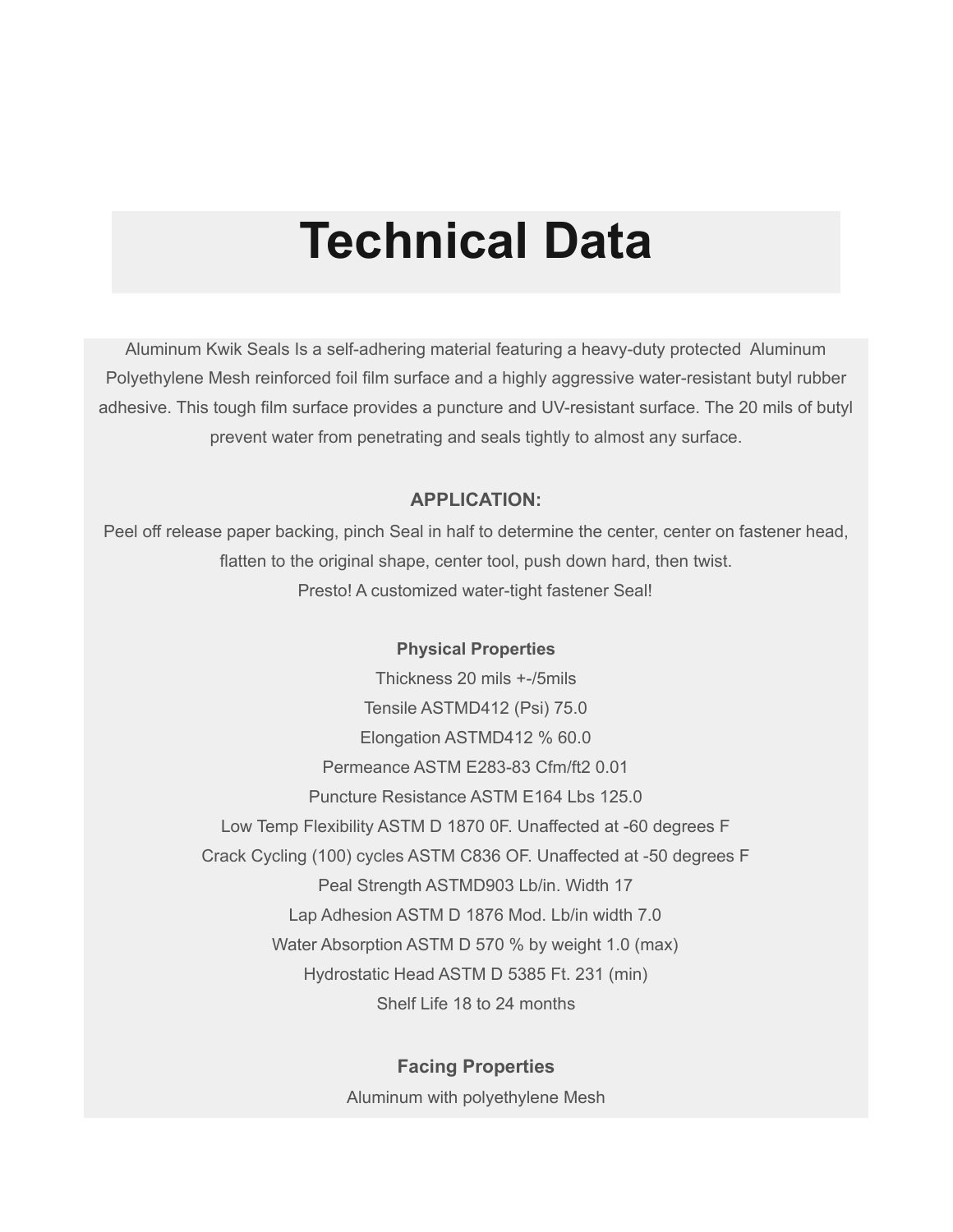Basis Weight 8.8 lbs/1000 square feet Permeance VWTR ASTM EE86A 0.02 perm Bursting Strength ASTM D774 65psi Beach Puncture ASTM D781 550 Beach Units Tensile Strength ASTM D828 23 lbs in. (MD) 24 lbs. In. (XD) Low Temp . Resistance ASTM D1790/40 f Flexible/no delimitation High Temp. Resistance ASTM D 1790/+280f Flexible/no Water Immersion 24 hours 73 f No delamination Mold resistance ASTM C665 No Growth Foil emissivity ASTM E408 0-03 **Protective Film** Aluminum 20 mils Butyl **Release liner** Aluminum Kwik Seals

#### **Poly Seals**

Poly Kwik Seals & Tape Is a self-adhering material featuring DuPont Sontara\* fabric which is made of wood pulp & spun polyester and a highly aggressive water-resistant butyl rubber adhesive. This woven fabric is excellent at absorbing coatings and is the preferred method for coating manufacturers The 20 mils of butyl prevents water from penetrating and seals tightly to most any surface. This material must be coated after application.

#### **APPLICATION:**

Peel off release paper backing, pinch Seal in half to determine the center, center on fastener head, flatten to the original shape, center tool, push down hard, then twist. Presto! A customized Seal is Ready to Coat. Bonding Time Immediate Watertight Aggressive grip Full Bond 24 hours. Thickness 20 mils+/5mils. Tensile Strength 475 psi ( with 60% elongation) ( adhesive/sealent).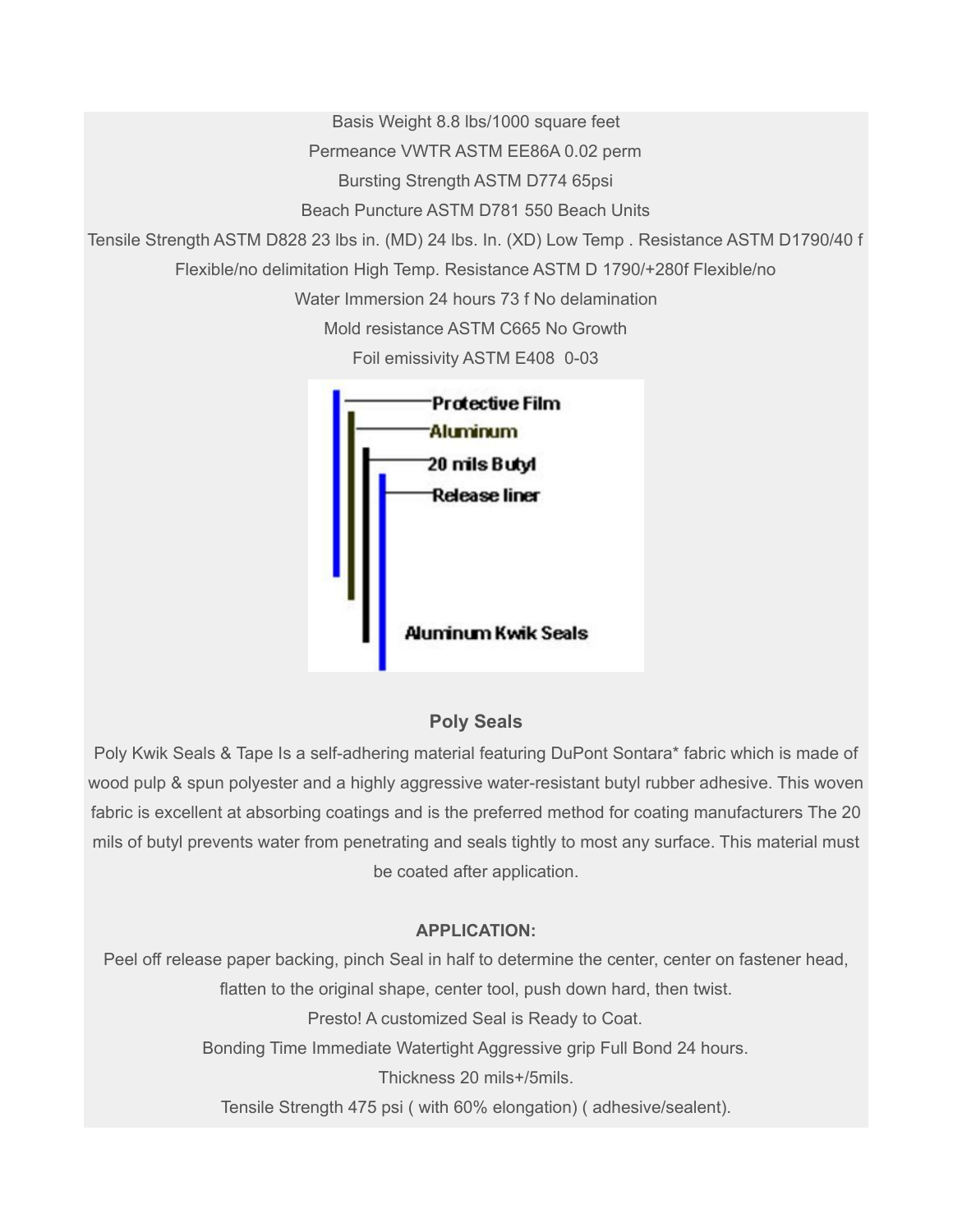Peel Strength 10 Lbs. per lineal inch (adhesive). Fluid Absorption Excellent for coatings. The fabric of wood pulp & polyester. U.V. Resistance Avoid direct U. V. Exposure. **Dupont Sontara®** 20 mils Butyl **Release liner Kwik Seals Poly** 

### FEATURES:

- Covers and seals elongated holes caused by contraction and expansion
- Prevents fastener backout, the major cause of roof leaks
- Stops metal roof leaks, rust, and screw movement
- Reduces fastener replacement
- Prevents UV weathering of neoprene washers
- Creates a consistent fastener appearance
- Eliminates drying time
- Stays flexible
- Butyl Adhesive free of asphalt & solvents
- No harmful VOC's
- Just the right thickness Adhesive/Sealant
- Pressure sensitive
- Excellent for sealing fasteners & seams before coating the roof
- Save one day of drying time in addition to cost savings

Note: We recommend coating all seals with acrylic elastomeric paint. Available from most paint stores. We have found that birds and creatures like to chew and pick on shiny surfaces. The other issue we have experienced is snow is slowly wearing down the aluminum surface over time.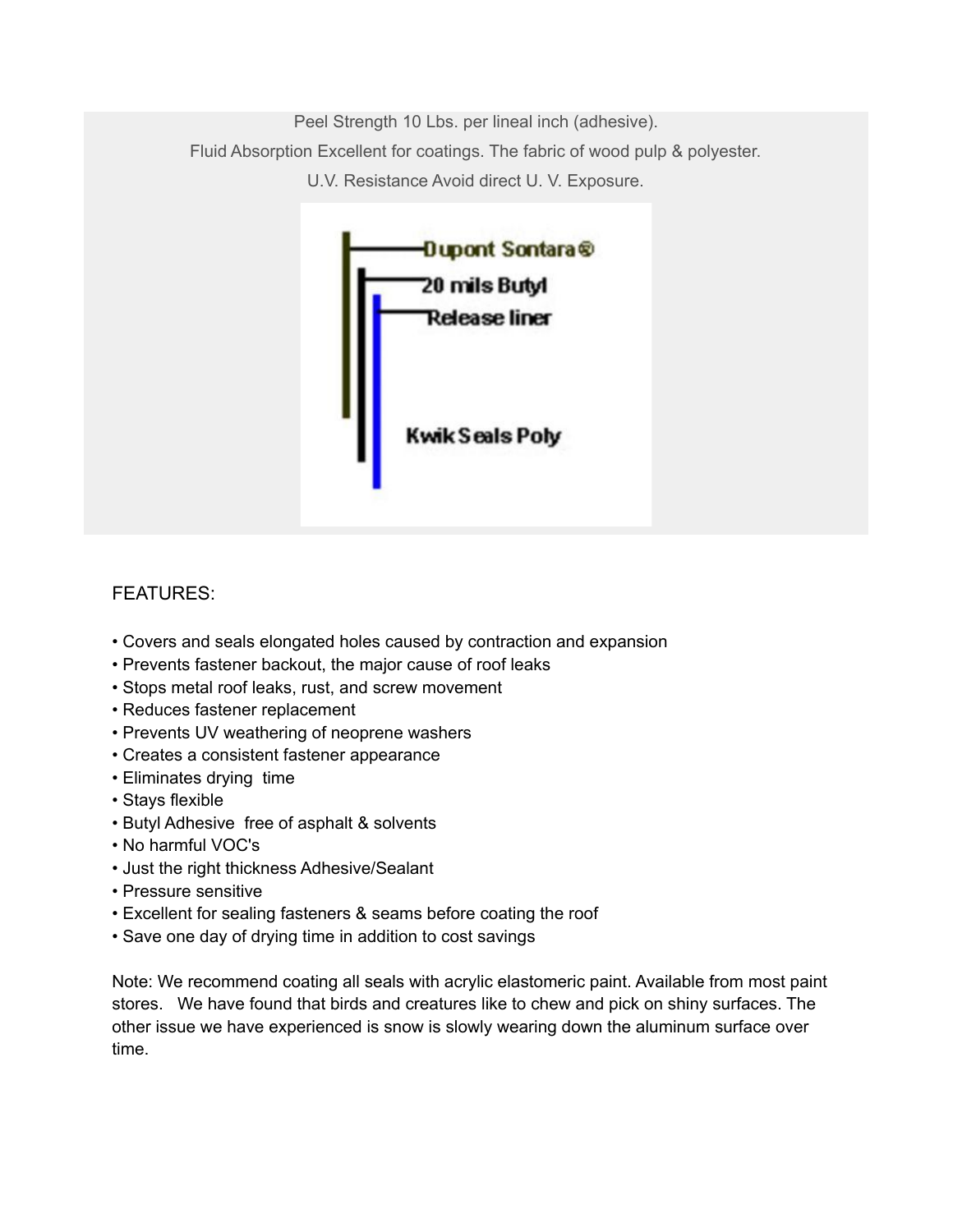

## HOMES • BUSINESSES

- Barns
- Drains
- Hoses
- Awnings
- Metal Roofs
- Utility Buildings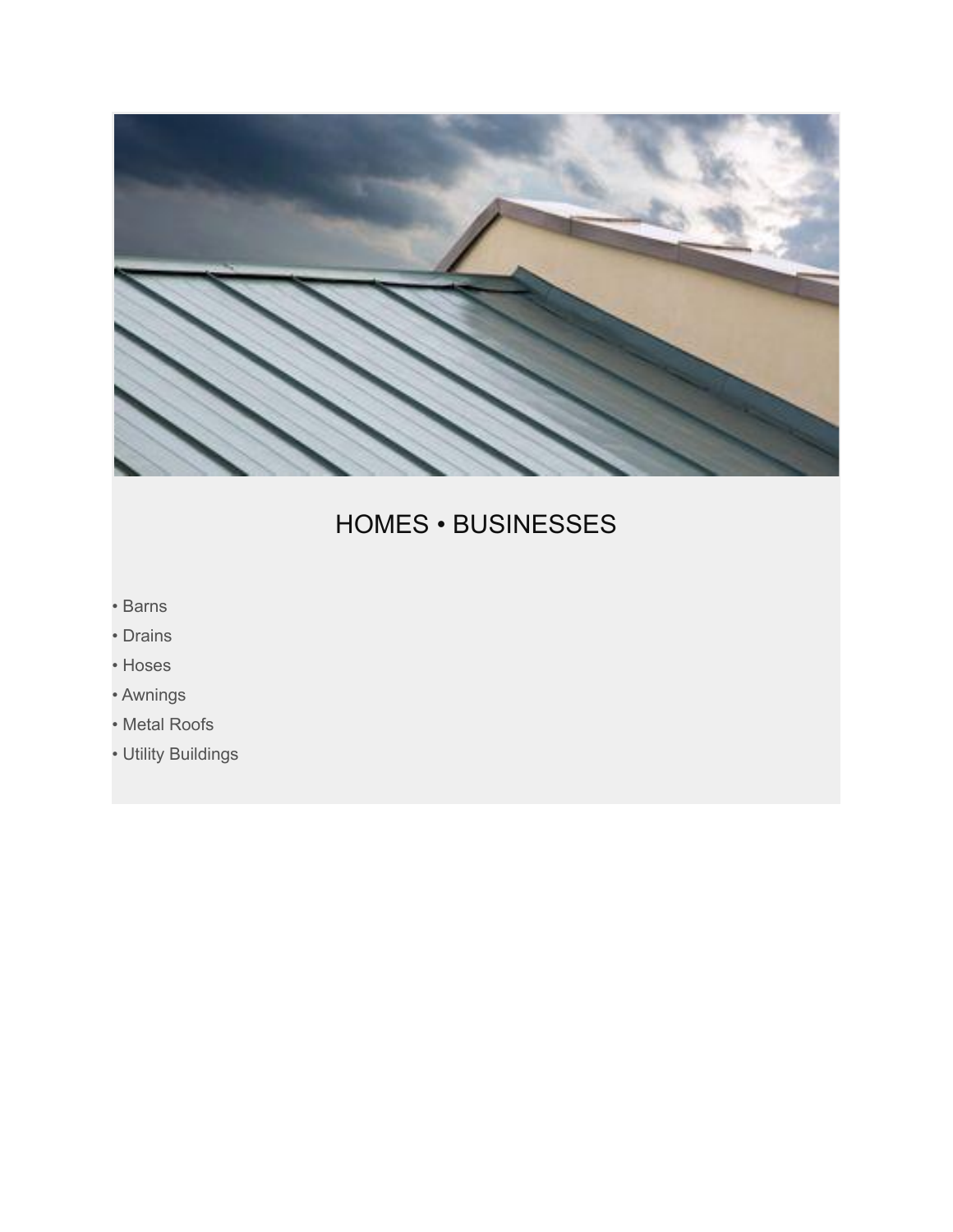

## AUTOS • TRUCKS • BUSES

- Fire Walls
- Floor Boards
- Air Conditioners
- Hoses
- Trim
- Roofs
- Body Work